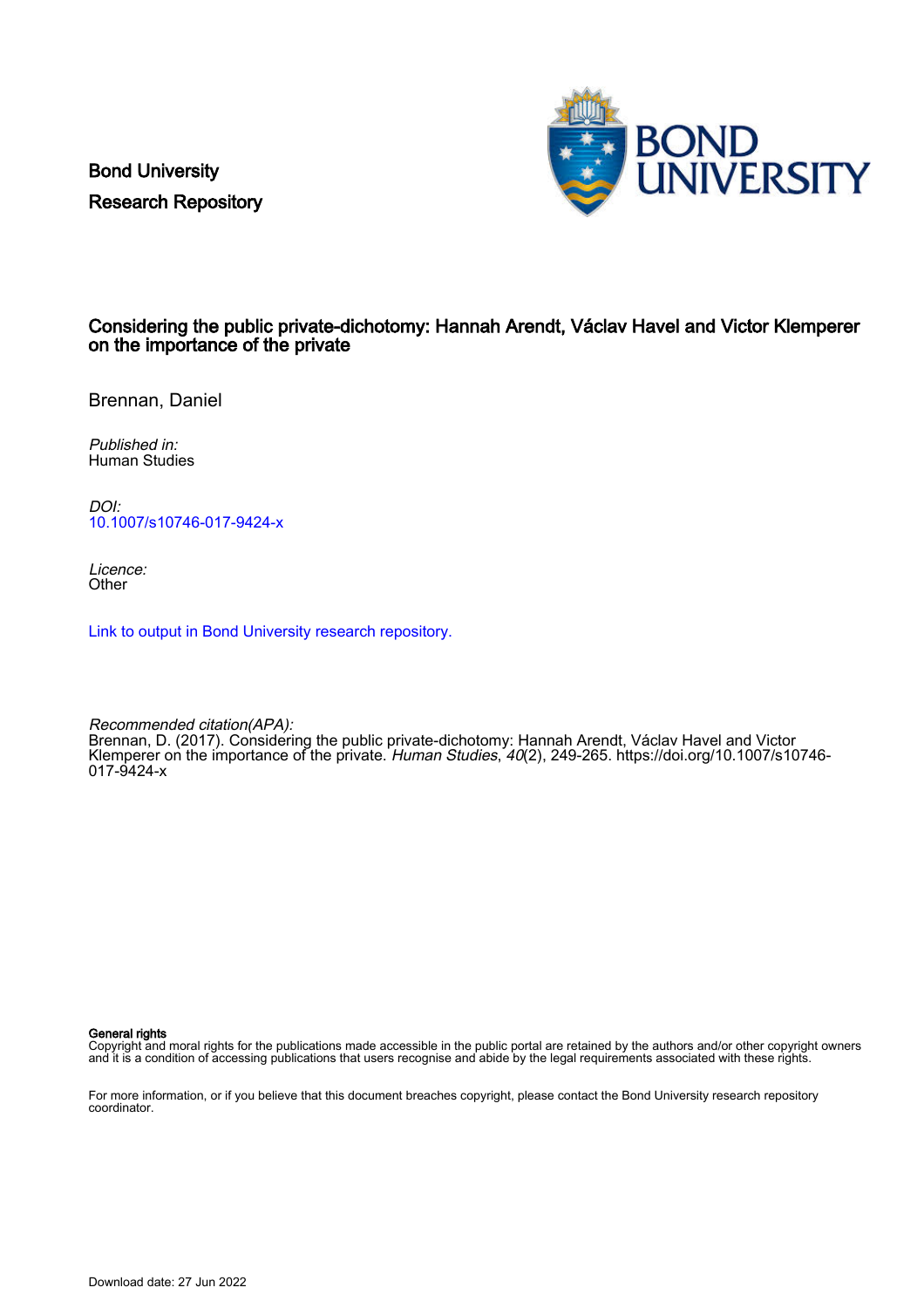## **Considering the Public Private-Dichotomy: Hannah Arendt, Václav Havel and Victor Klemperer on the Importance of the Private**

#### **Abstract**

This paper examines the political significance of discursive activity in the private sphere in the thought of Hannah Arendt, Václav Havel, and Victor Klemperer. Against criticisms of Arendt which claim that she pays too much attention to the public sphere and consequently misses the importance of the private sphere in her analysis of political action, this paper highlights important insights in Arendt's writing on family and friendship and the ability of these relationships to act as havens where discourse can thrive. What emerges from the analysis is a rich agonistic discourse ethics. The paper employs the respective thought of Havel and Klemperer to highlight Arendt's work on the political significance of private virtues for promoting an awareness of responsibility. This position is then defended against the criticisms of discourse ethics offered by Chantal Mouffe.

#### **The Distinction between the Public and the Private in Arendt**

This paper defends aspects of Arendt's conception of the private sphere against criticisms made respectively by Julia Kristeva and Seyla Benhabib who claim that Arendt overplays the value of the public sphere and ignores important contributions that private life can make to a political reality. In this paper, I demonstrate Arendt's celebration of the rich possibilities for promoting pluralism that are found in the private sphere. For Arendt, plurality is a key feature of human discourse, as people come together in public spaces to share through agnostic discourse a variety of perspectives that give shape to reality. That is, a common world is created through shared conversation about the nature of things. The fluidity of a political situation is generated through the motion of continued conversation which constantly updates the shared understanding of the world. Arendt diagnoses certain oppressive political conditions which inhibit the flourishing of pluralistic views by restricting the possibility of public action. In such situations the motion of the political situation is halted, as hegemonic domination turns the political sphere into a stagnant space. In such a situation, there is a possibility of rescuing the political, that is of restoring the citizen created motion, through private discursive activity between individuals which re-creates the possibility of public action. The respective thought of Václav Havel and Victor Klemperer will be employed to provide illustrative examples of Arendt's thought on the political significance of private discursive activity. To demonstrate the uniqueness of Arendt's idea that agonistic discourse in the private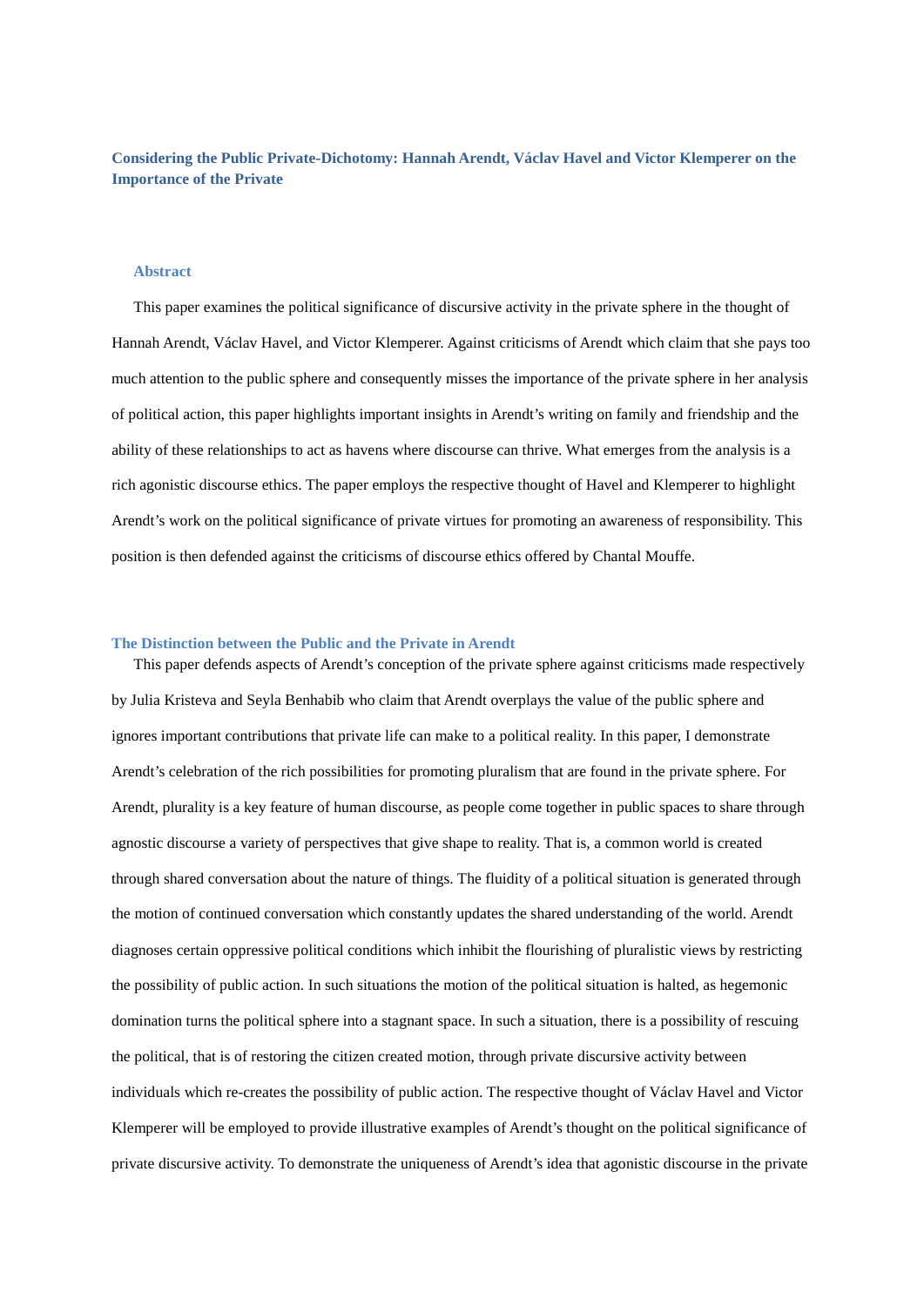sphere can, in dark times, prepare the soil for political rejuvenation, a contrast will be made to Chantal Mouffe's work on political agonism.

Shiraz Dossa argues that one can't properly understand Arendt's political thought unless one considers her dichotomy of the private and the public (Dossa 1984). The public realm is the realm of politics and action – it is the space where individuals show themselves to each other. It is the sphere of community where people come together and act in joint appearance and judgement of each other (Arendt 1998, p.22-23). The private on the other hand is presented as the sphere of instinct and naturalistic concerns where individuals are free from politics insofar as they hide themselves from others. The household is the domain of the private (Arendt 1998, p.30). The public is the sphere of human activity where the creation of politics is possible; the private sphere is the sphere of necessity. As people come together as a public, the antagonistic discourse that is the hallmark of this coming together creates the possibility of freedom. In other words, when an individual appears in a pluralistic public space that appearance can be challenged or nurtured, and thus the participants in public life recognize that difference constitutes reality. Thus freedom, for Arendt, is the possibility of changing appearance through engagement with differing perspectives. Freedom is realized through public action, when citizens change social reality through the agonistic interplay of ideas which creates a new shared public reality. Freedom is usually thought of as being a feature of the public sphere, whereas the private sphere, concerned as it is with survival and necessity, lacks the ability to promote the exercise of freedom.

Arendt writes that one of the establishing features of totalitarianism is the destruction of the divide between private and public (Young-Bruehl 2006, p.52). Arendt warns that a common contemporary view of the state, as an unavoidable evil for the creation of social freedom, is that individuals are left without a public sphere (Arendt 2005, 142). That is individuals are duped into taking the satisfaction of their biological needs within the private sphere as the most important life project. Dossa argues that such an elevation of private concerns for security and basic desires, as they become matters of public concern, removes the private moral space which is indispensable for private human beings (Dossa 1984). Elisabeth Young-Bruehl argues that in today's world this privatizing of the public sphere can be found in examples of ideological indoctrination in schools (she uses the example of religious education) and also in policies that regulate the family and reproduction such as in China's one child policy or in religious attempts to regulate birth control etc. (Young-Bruehl 2006). Young-Bruehl's point with these examples is to demonstrate that without a public space that challenges ideology through robust discourse individuals are left obeying an ideology which has command even over our biological concerns. That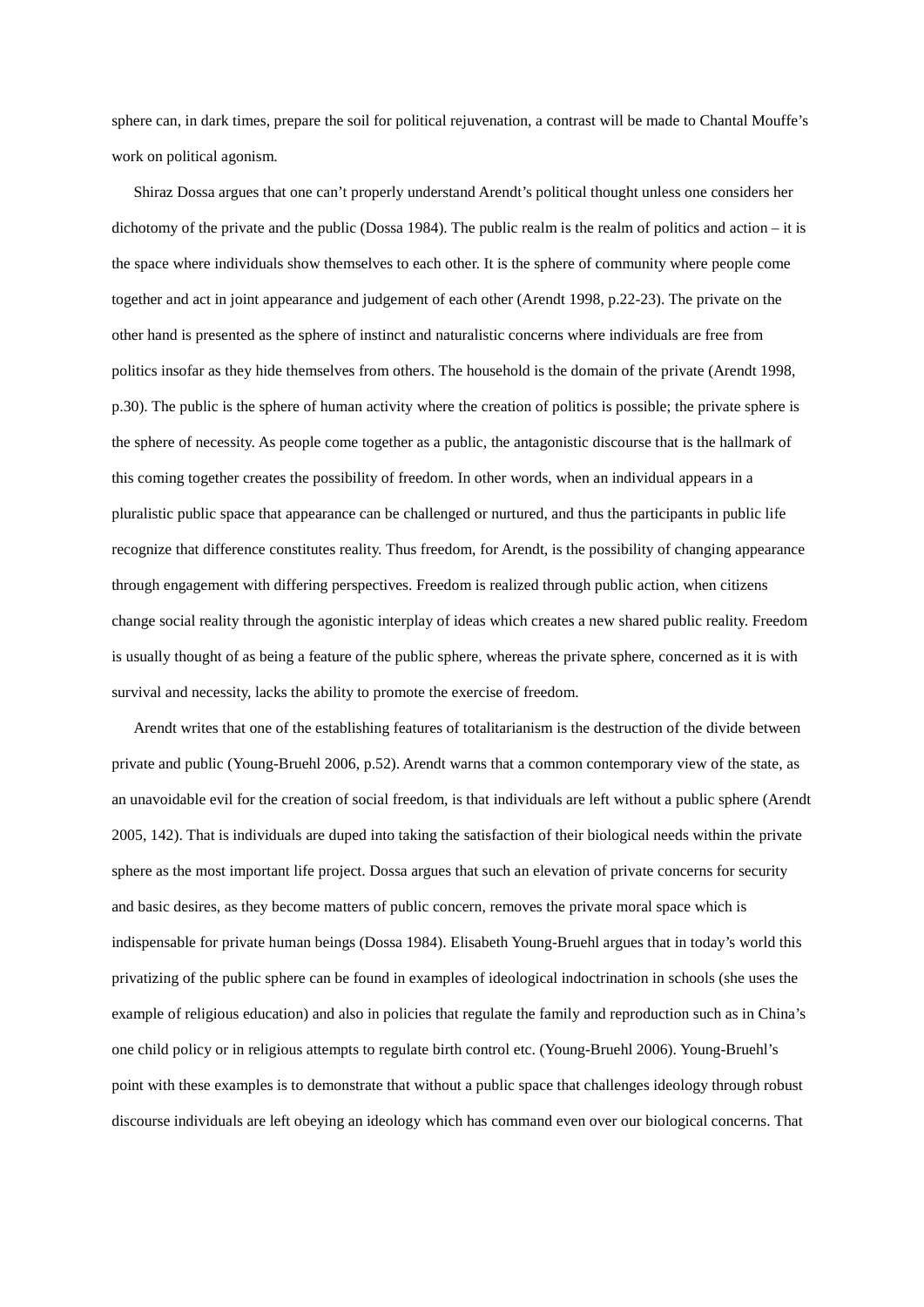is, if the public space becomes a space where citizens are primarily concerned with matters of necessity, then the actualization of freedom ceases.

A key insight of Hannah Arendt's thoughts on the private sphere of human activity is that private actions can play a role in restoring pluralism to the public sphere. That is, for Arendt, activity in the private sphere which aims at restoring the possibility of individuals thinking has political impact. Arendt describes the process of thought as the two-in-one (Arendt 1978, p.188). That is when an individual is alone, thought occurs as a dialogue with oneself. The dialogue of thought actualizes difference. If one honestly engages in a dialogue with oneself then one challenges one's understanding of the appearance of the world and consequently challenges one's sense of self identity. For Arendt, the way in which has discourse with oneself is mirrored in the way in which discourse operates between friends, as discourse with a friend requires the recognition that the friend is another self. (Arendt 1978, p.189). The ability of friendship to hold thought is thus important for encouraging the return of thought to a social situation where thikning is oppressed – such as in Arendt's description of a totalitarian state where the private sphere is colonized by ideological concerns which inhibit self-dialogue. That is, if the private sphere has become colonized by ideological forces, then it might be possible within the private sphere to resist those forces. As the private sphere is the usual nurturing space where care for others is first learned and later nourished, the colonization of this sphere by instrumental concerns for things such as economic gain, inhibit the growth of such care which could be displayed in the public sphere. Hence by paying attention to the function of the private sphere some beneficial political theory for encouraging a pluralistic and thus flourishing public sphere can be ascertained.

Arendt argues that human nature is essentially pluralistic. We are human together, never alone.

If someone wants to see and experience the world as it "really" is, he can do so only by understanding it as something that is shared by many people, lies between them, separates and links them, showing itself differently to each and comprehensible only to the extent that many people can talk *about* it and exchange their opinions and perspectives with one another, over and against one another (Arendt 2005, 128).

Thus, for Arendt there is no difference between living in the real world and talking about it. When individuals are coming together to discuss the world through antagonistic discourse the public sphere can be said to be healthy. That is a healthy public sphere is a space with a robust expression of a plurality of views. This space is the best engine of political creativity as the free expression of pluralistic viewpoints, which allows individuals to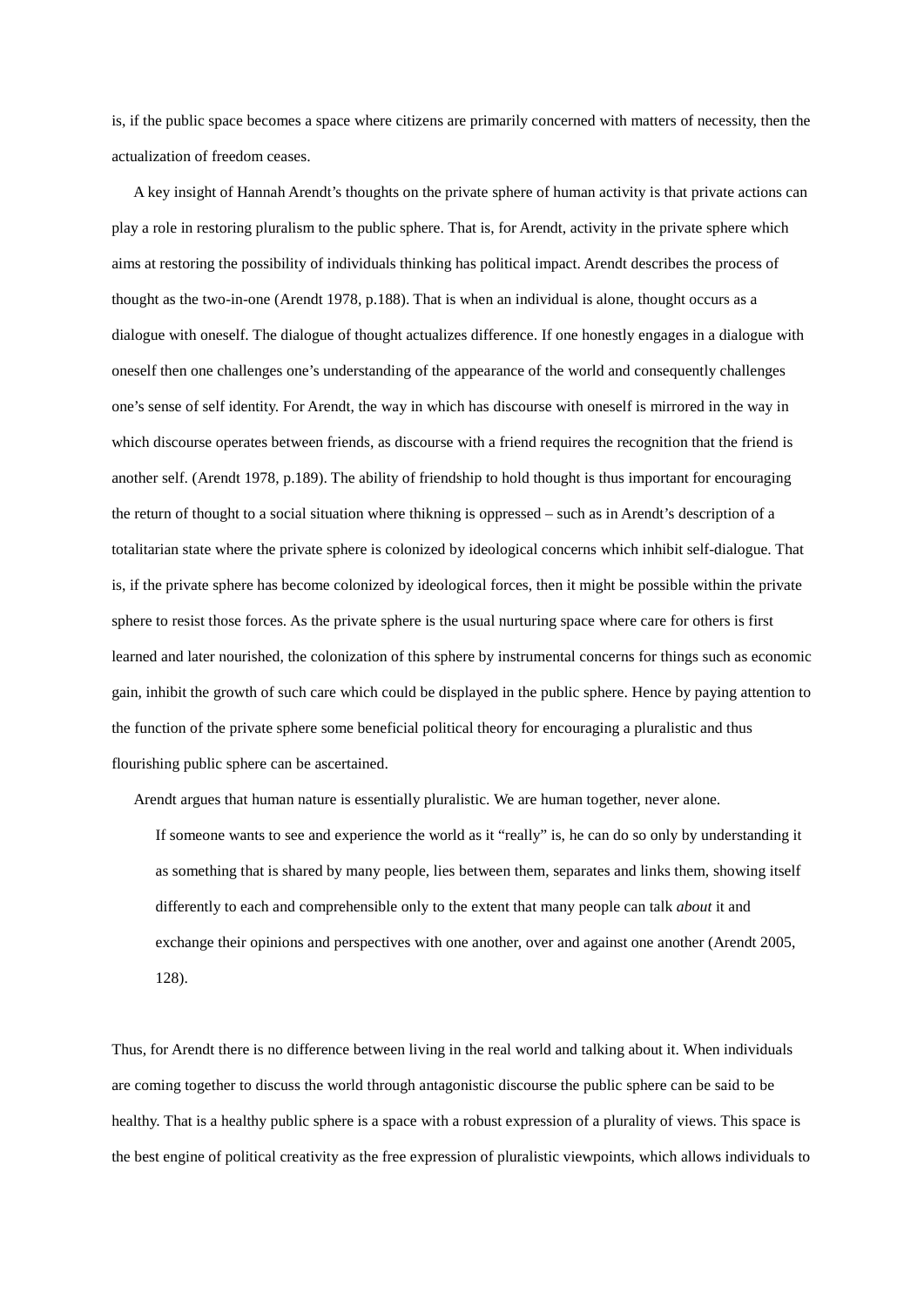convert others to help them in their projects, is the condition for political action (the highest form of human activity for Arendt). Ideological indoctrination denies the possibility of talking about the world as there is no possibility of offering a contradictory perspective or opinion. Similarly, if citizens are more by necessity than a care for appearances, then the public sphere can be said to be impoverished as the absence of public discourse creates the condition for ideological indoctrination. Thus, it is vital for the future of any political situation where people must come together to survive and flourish that the public sphere be a place of appearance and judgement.

## **Private virtues in the Family and in Friendship**

Individuals in a healthy public space are not necessarily motivated by care for each other. The sharing of opinions can be an emotionally traumatic experience depending on one's investment in a challenged opinion. Thus, how individuals engage with each other in a public sphere is as important as the fact of their engagement in the first place. Hence, it is important to consider Arendt's thoughts on how individuals learn to appear to each other in public in a way so that violence is avoided. An often overlooked nuance to Arendt's thoughts on the private sphere is that in private discourse between friends, and in certain households, individuals can learn how to share their opinions. That is, there is an aspect of care to opinion sharing which is found in the family and in friendship. I locate care as a feature of friendship in Arendt's insistence that an important feature of thought is that one is friends with oneself (Arendt 1977, p.188). For Arendt, friendship, is the extension of thought and discourse. Friendship will be discussed in more detail later in this paper. However, for friendship to flourish the individual must first learn to experience and value pluralistic conceptions of the world. This opening to the value of pluralism is first encountered in the organizational unit of the family. The family is the unit in which ideas such as kinship help people to recognize that their concerns can also be another's (Arendt 2005).

Arendt draws her views on the family from a study of ancient differences between the family and the polis. Consequently, as Karin Fry points out, a diverse range of thinkers, such as Wendy Brown, Adrienne Rich, Mary O'Brien and Mary Pitken, have criticized Arendt for privileging the 'male' form of political expression over the 'female' concern for the private (Fry 2009, p.125). I would add to this list Seyla Benhabib and Julia Kristeva, whose respective criticisms will be discussed below. However, such claims miss Arendt emphasis on the importance of the family for nurturing and developing a consciousness before it enters a public space. That is, before one is a citizen one is a family member. It is in the family that one learns to populate a pluralistic space. Suzanne Jacobitti argues forcefully that the dark household is not all that Arendt means by the designation of 'private' (Jacobitti 1991). Jacobitti demonstrates that for Arendt there is an inseparable relationship between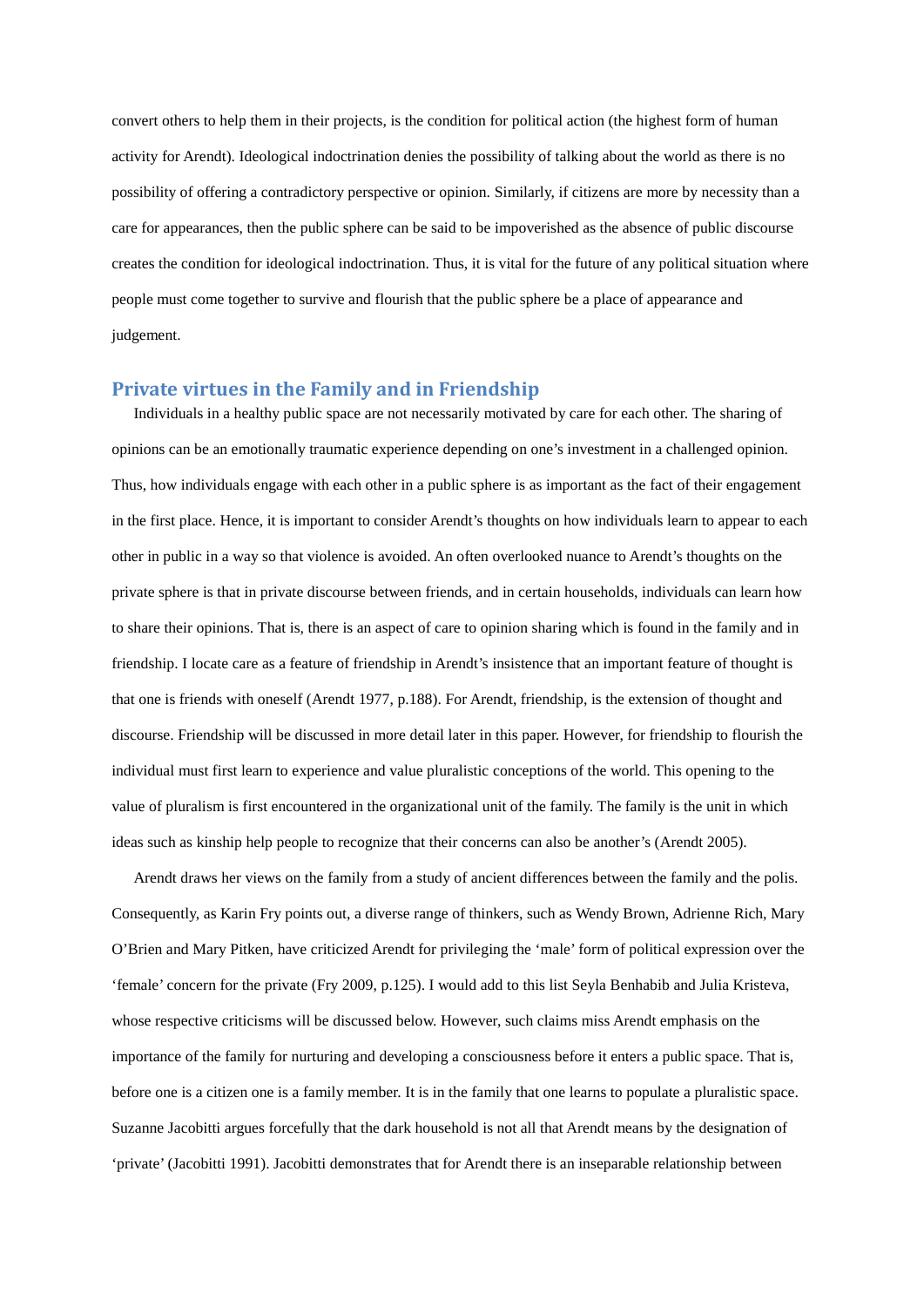these two spheres of human life. That is, political action requires for its existence private virtues for respecting difference. The family is thus the origin of a shared morality. This is a claim consistent with recent arguments from the field of care ethics. Stephanie Collins describes care ethics as relational ethics which comprises both an ethical value and a political value (Collins 2015). The essential claim underlying most care ethics is that obligations derive from relations (Collins 2015). Hence one is both with others politically and how one behaves towards others also has an ethical dimension. I mention this as I see Arendt's attention to the learning of care in the family as an important move for developing future public action. My claim is not that individuals appearing in the public sphere are in a care relationship with each other; rather, my argument is that if the public sphere is not operating as a pluralistic space, there is potential for rescue through care relationships which preserve and rejuvenate a shared concern for pluralism. Thus, there is an element of public significance for the kinds of care that one learns in the family insofar as care relationships bestow individuals with a concern for appearing to each other.

In 'Introduction *into* Politics'Arendt does write scathingly of a particular household which does not generate a concern for pluralism (Arendt 2005, p.91). Such a household is patriarchal, where the father dominates the expression of opinions. The control that the father exerts over this household inhibits the expression of pluralistic views. This is the private sphere that Julia Kristeva has in mind when she criticizes Arendt's political theory. Kristeva notes that this conception of the household is especially poignant in the contemporary age when politics has become a bureaucratic sphere rather than a real contest of ideas (2001). However, Kristeva laments that Arendt's distinction between the public and private spheres is too reductive and does not consider the position of women and others in the household who are not always living merely for the necessities of life. Kristeva argues that if Arendt was more attuned to the reality of the household then she would find that what she endorses in the political sphere is already present in the household (Kristeva 2001, p.160-162). However, Kristeva's criticisms of Arendt are not valid. Arendt *does* point us to the private for the roots of political freedom (Jacobitti 1991, p.287). Kristeva is too focused on the public in Arendt's writing to recognize that the private and the public remember each other as structures in which people learn to care for the expression of a plurality of views. This is most obvious in Arendt's thoughts on friendship.

Friendship is the driving theme of Arendt's book *Men in Dark Times* (Arendt 1995). In this work Arendt presents intellectual biographies of major thinkers who, while under oppressive political conditions, used friendship to make hope. The political importance of friendship is in the expression and acceptance of plurality that defines friendship. Friendship (or humaneness), is found in the willingness of an individual to share the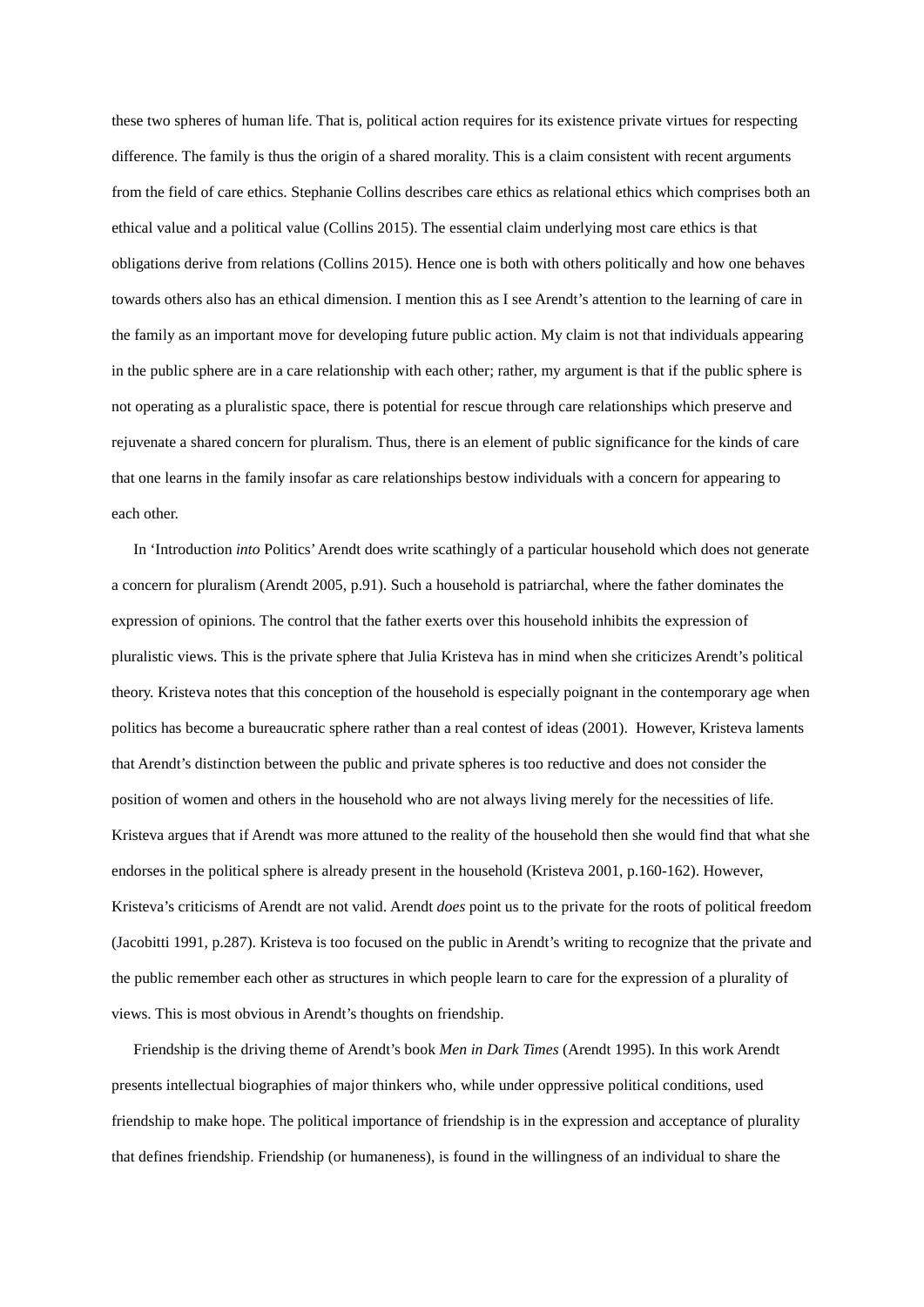world with a friend. This sharing is done through discourse. For Arendt, thought halts once one believes that one has an answer. Thus, discourse is essentially a human process for keeping thought in motion. Praising the character of Gotthold Ephraim Lessing, Arendt writes that he was happy with "the infinite number of opinions that arise when men discuss the affairs of this world" (Arendt 1995, p.26). For Lessing, when philosophy utters a truth it reduces it to one truth amongst many that is therefore contestable and variable. Hence for Lessing, friendship and discourse allow one to be human and celebrate the pluralistic opinions of the shared world (Arendt 1995, p.29-30). It is important to point out that friends might care for each other, but this does not preclude disagreement from their discourse. Lessing, Arendt writes, "was concerned solely with humanizing the world by incessant and continual discourse about its affairs and the things in it" (1995, 30). Lessing's practice of friendship manifested through this discourse. Friendship is hence a microcosm of a public space insofar as private friends are still sharing the world even when not exposing themselves publicly. Such friendship is possible, though more difficult, in a totalitarian society which has closed the public sphere. In such dark times, friendship, by necessity, becomes a private matter; however, within friendship, the seed of a future return to plurality can be nurtured. Patrick Hayden writes that friendship, for Arendt, is one of the most significant forms of human association that can foster the capabilities required for a publicly shared world made through public action (2015, 752). What is important for Hayden is that friendship is not itself political, yet it can have great political significance.

The work of Jeffrey Goldfarb describes the impact that friends in private can have on a political situation (Goldfarb 2006). For Goldfarb there are many examples of Arendt's views on friendship and its ability to 'birth' a potential source of rescue from dark times. One such was found in the meeting of friends around the kitchen table in Soviet Poland. Goldfarb describes the kitchen table as a shield of privacy where friends could speak with free interaction (Goldfarb 2006, p.10). For Goldfarb, as it is for Arendt, friends meeting around kitchen tables provide a place for the possible expansion of the bounds of friendship, as groups of friends are not usually closed off islands. Each member of the group is friends with other people, who through inquiries about these acquaintances can serve as the grounds for creating a larger meeting of friends. Goldfarb's insight is that in these kitchen table interactions there is a revival of judgement as a key part of everyday interactions. That is the kitchen table is a space to generate and maintain respect for plurality even in conditions which prohibit expressions of plurality in a public (Goldfarb 1996, p.21). With Arendt, Goldfarb insists that the table is political insofar as the plurality that emerges around it can be carried to other table conversations providing a spark for future acts of civil disobedience or public actions.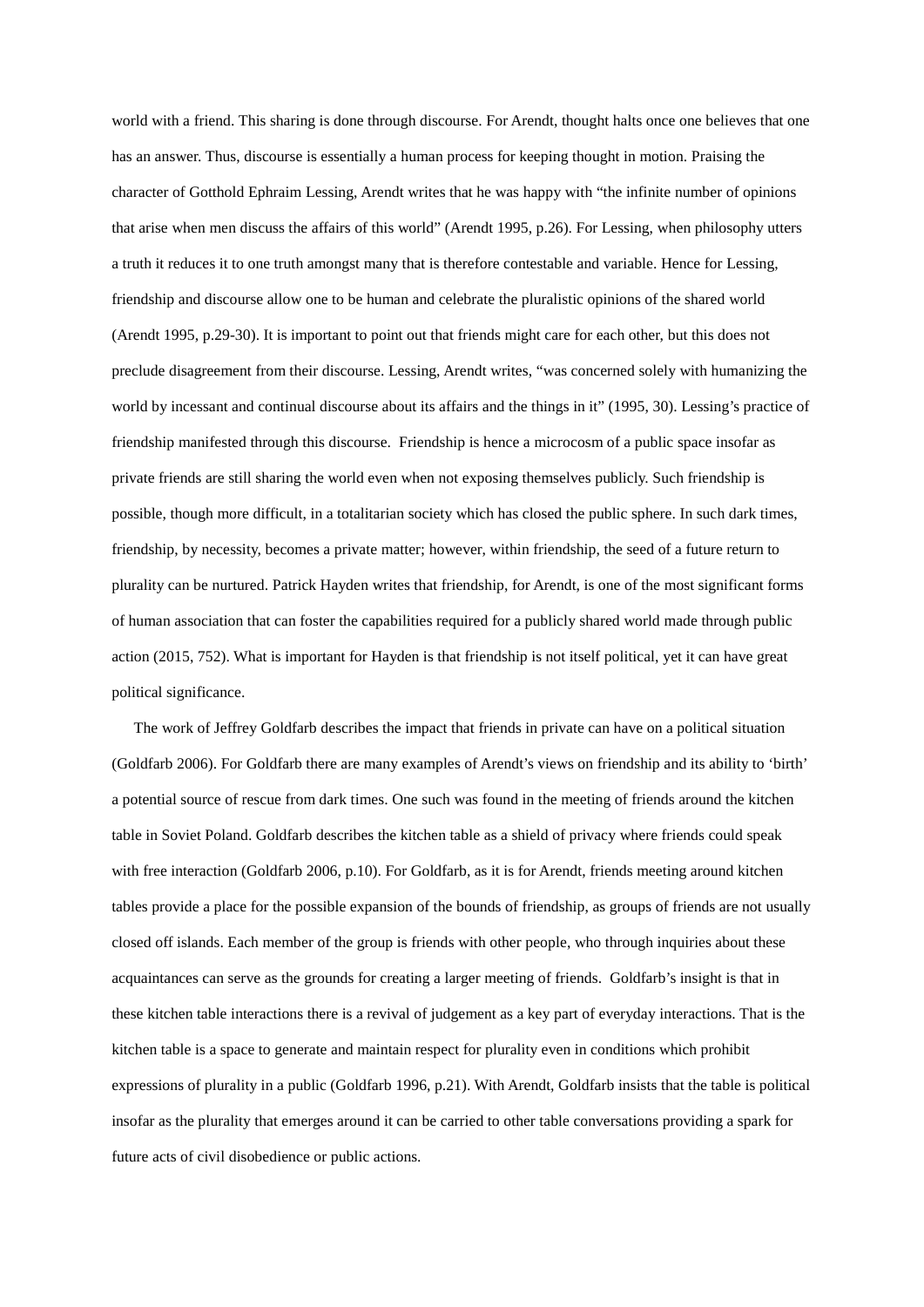## **Discourse Ethics and Political Agonism**

A strong critic of Arendt is Seyla Benhabib for whom Arendt's political theory is found lacking because her division of the public from the private ignores the acts of exclusion which prohibit minorities from joining in public discussion (Benhabib 2007, p.90-91). Instead, for Benhabib, it is in the language of discourse ethics that the real nature of democratic life is best theorized. Benhabib writes that discourse ethics loses the narrow conception of the public space. Benhabib claims that the meaning of participation can be altered by exploring three forms of participation in democratic societies that are not accounted for in Arendt's public space discourse ethics: the realm of institutions, the realm of personality formation, and the appropriation of cultural traditions (Benhabib 2007, p.104). For Benhabib, creative engagement with each of these spheres creates the norms which permeate a democratic society (Benhabib 2007). For Benhabib, this public space is not an agonistic space as it is for Arendt. Instead,

> it is viewed democratically as the creation of procedures whereby those affected by general social norms and by collective political decisions can have a say in their formulation, stipulation and adoption (Benhabib 2007, p.105).

Such a political theory for Benhabib is respectful of society's institutions despite the contestability of those institutions. Rather than subjecting society to agonism, the contesting of social norms and practices in the discourse theory of politics she endorses means that the existence of those institutions needs to be respected in the contest.

Benhabib describes discourse in the three spheres as being like rules of a game which are generally accepted and adhered and which can be contested as the game is played. For Benhabib, a tyranny of sorts results when the rules are abandoned. The norms of discourse presuppose an autonomous individual who can enter into discourse and challenge the given consensus, hence, there is a necessity for private autonomy for individuals to make opinions public through discourse. Such autonomy allows matters of will formation to actualize. For Benhabib, reference to discourse ethics is a far more responsible vision of a democratic theory than Arendt's "agonism" as discourse ethics allows a greater focus on private individuals forming an opinion and then voicing it in reasonable discourse that respects minority voice (2007). However, this seems a lot like Arendt's conception of politics elaborated above. Arendt is of the view that the cultivation of pluralism in the private sphere has a significant political effect. This can be demonstrated through a consideration of Arendt's thoughts on Socrates efforts to improve the minds of young Athenians through friendly discourse (Arendt 2005, p.83). Aaron Schutz and Marie Sandy point out that Arendt's description of Socrates friendly, yet still agonistic discussions, reveals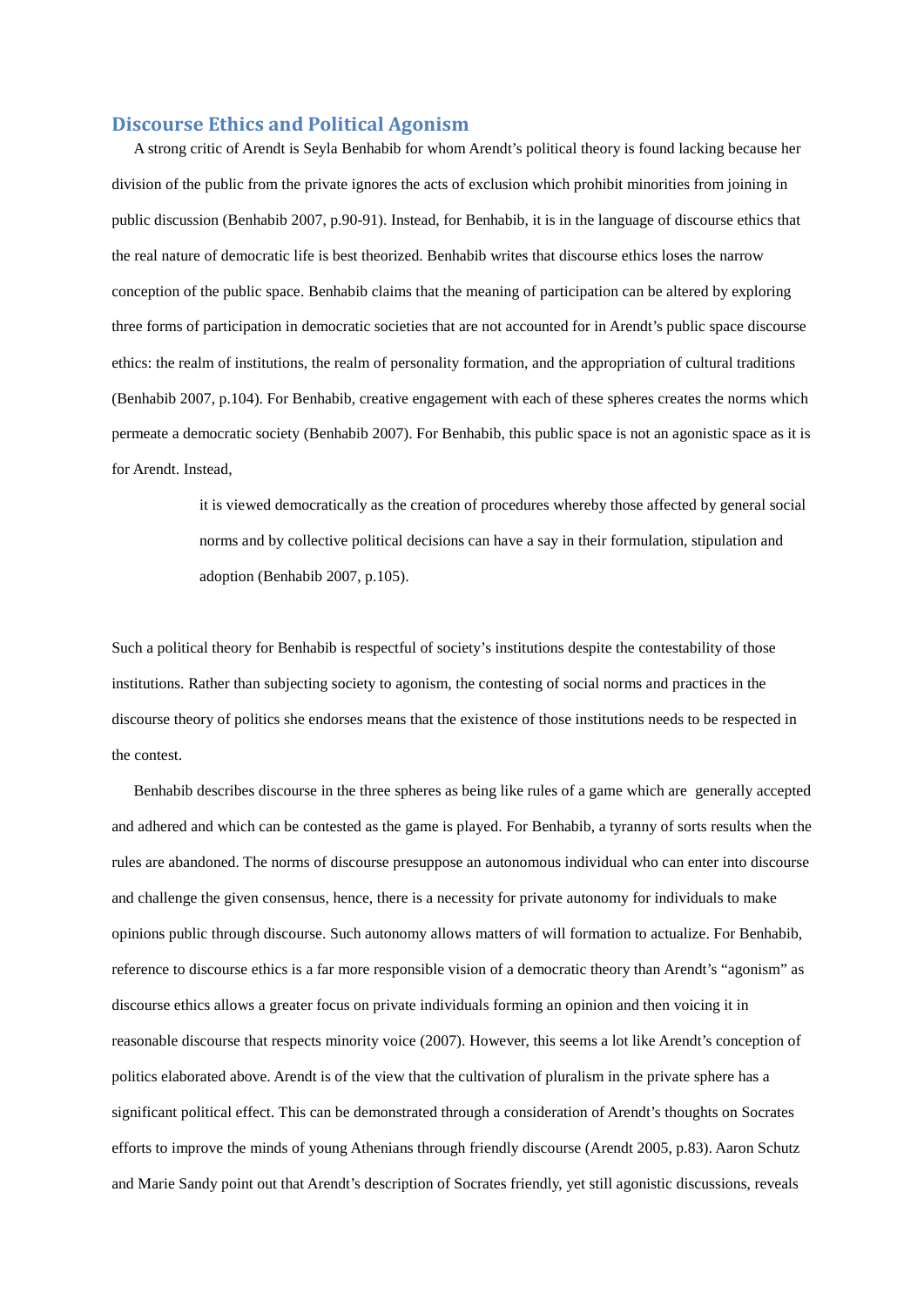that his interlocutors are equal partners in a shared world (2015, p.29). Furthermore, Schutz and Sandy stress that in Arendt's analysis of Socrates, friendships are supposed to cultivate the ground from which public action could spring (2015, p.29). Thus, Benhabib's claim that Arendt's thought lacks attention to filial social ties is clearly false.

That Benhabib and Arendt are not in opposition is further clarified when considering the similarity of their respective analysis of contemporary society. Benhabib laments the shift from autonomous citizen to consumer citizen in modern times (2007). She accepts that a major problem facing the west is a concurrent rise of surveillance and voyeurism with a colonization of the life world by a neoliberal ideology. For example, issues to do with reproduction, such as child rearing and associated campaigns for reproduction, along with a certain culture of reproduction, have become public issues. Benhabib claims that when reproduction is a public issue a corresponding "patriarchal-capitalist-disciplinary bureaucracy" results (Benhabib 2007, p.113). The problems of such a bureaucratic state are exacerbated by the additional problems of a surveillance culture and a diminished life-world. For Benhabib discourse ethics offers an emancipatory framework for challenging the suppositions that colonize the life-world and privatize the public. What Benhabib is essentially arguing for is social discourse that allow minority or oppressed views to challenge existing norms whilst still respecting the legitimacy of existing institutions. That is, through conversations, Benhabib hopes to change institutions from within. There is nothing here that is not in Arendt's analysis. Arendt stresses the political implications of discourse in non-public spaces. It is through a rich engagement with others, at the kitchen table, in the work environment, and in public spaces, about the shared understanding of the world that institutions can be improved –this holds true for Benhabib and Arendt. Jacobitti writes,

> Whereas the private individual (including the thinker) cares for personal interest and the citizen cares for country, Arendt would balance both perspectives with care for "the world" which is neither self nor other but the space between, a space which will only exist as long as thinking friends or colleagues in political action exist (Jacobitti 1991, p.289).

There is something rich in Arendt's conception of the private world which some scholarship has missed. This richness encompasses some of the best aspects of discourse ethics but does not fall into a trap of arguing for consensus building. Consensus is a major component of many deliberative democracy theories and is effectively criticized by Chantal Mouffe. For Mouffe any consensus is an expression of hegemony. This is because there is an inherent and unsolvable tension between the logic of equality that permeates democracy and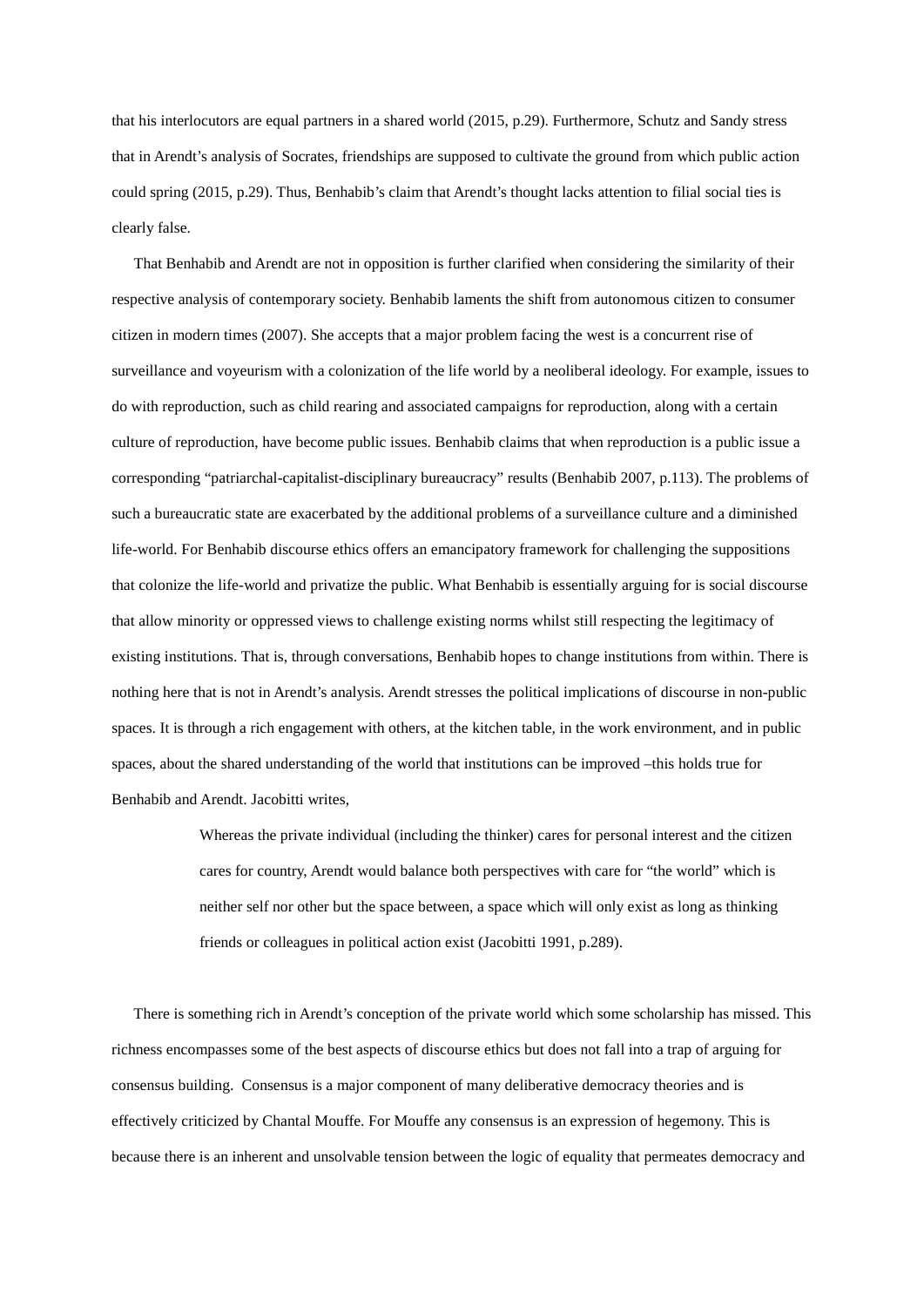the logic of liberty that permeates liberalism. Hence in liberal democratic theory a paradox results which produces a hegemonic solution as a stabilizer (Mouffe 2005, p.5). Mouffe claims that the language of consensus is usually presented as a framework that protects human rights by infringing on the rights of some part of society. Hence there is a hegemonic element to the expression of consensus that is open to be challenged. Mouffe argues for an agonistic politics in the form of a radical democracy. Radical democracy is not a democracy aimed at the slow construction of consensus. Instead Mouffe proposes a democracy that promotes agonism as the end in itself. She rejects the possibility of a rationally constructed consensus and instead wholeheartedly accepts the fundamental difference between an 'us' and a 'them'. Her aim is not to overcome that difference but to set up the conditions where that difference is celebrated and given voice in the public sphere. That is, as long as there is argument between vested opinions, where no aim at consensus is on the cards, the positions allow each participant in the democracy to have their positions changed. Mouffe is of the view that one's position is constructed through hegemonic battles; hence her politics has, as its aim, the expression of those battles to facilitate the fluid nature of identity rather than allowing a particular hegemony to fix identity (Mouffe 2005).

On the surface, Mouffe's emphasis on the importance of resisting hegemony through the expression of pluralism seems to be in line with Arendt's thinking. However, there is a radicalism to Mouffe's understanding of discourse which separates her from Arendt. Mouffe claims that there is a negative side of discourse which Arendt does not recognize. Mouffe accuses Arendt of presenting an idealized view of discourse where the coming together and sharing of ideas removes violent conflict (Mouffe 2005, pp.129-130). For Mouffe, conversation is at heart antagonistic, and the idea that conversation shines light on the best way forward misses the antagonistic heart of discourse – the violent defense of difference. Mouffe illustrates her claim by analyzing decision making. In Mouffe's estimation Arendt posits a rationality to the decision maker – they share their opinion publicly, gain confidence if it survives challenge, and then act with faith in the reasonableness of their position (Mouffe 2005, 130). What such a view misses, for Mouffe, is that decisions are at heart irrational – the decision maker abandons reason and chooses instead to simply act. Decisions, in the political sphere, are for Mouffe, at heart an expression of force and violence (2005, p.130).

If we explore the agonism inherent in Arendt's political theory we find the conclusion that the focus of political theory should not be on an agonism that allows the interplay of hegemonic forces to continually overturn each other, as it is for Mouffe. That is the focus should not be on the '*agon'* of agonism but instead on creative aspects of action. Arendt understands action as the movement of freedom and plurality. Action is thus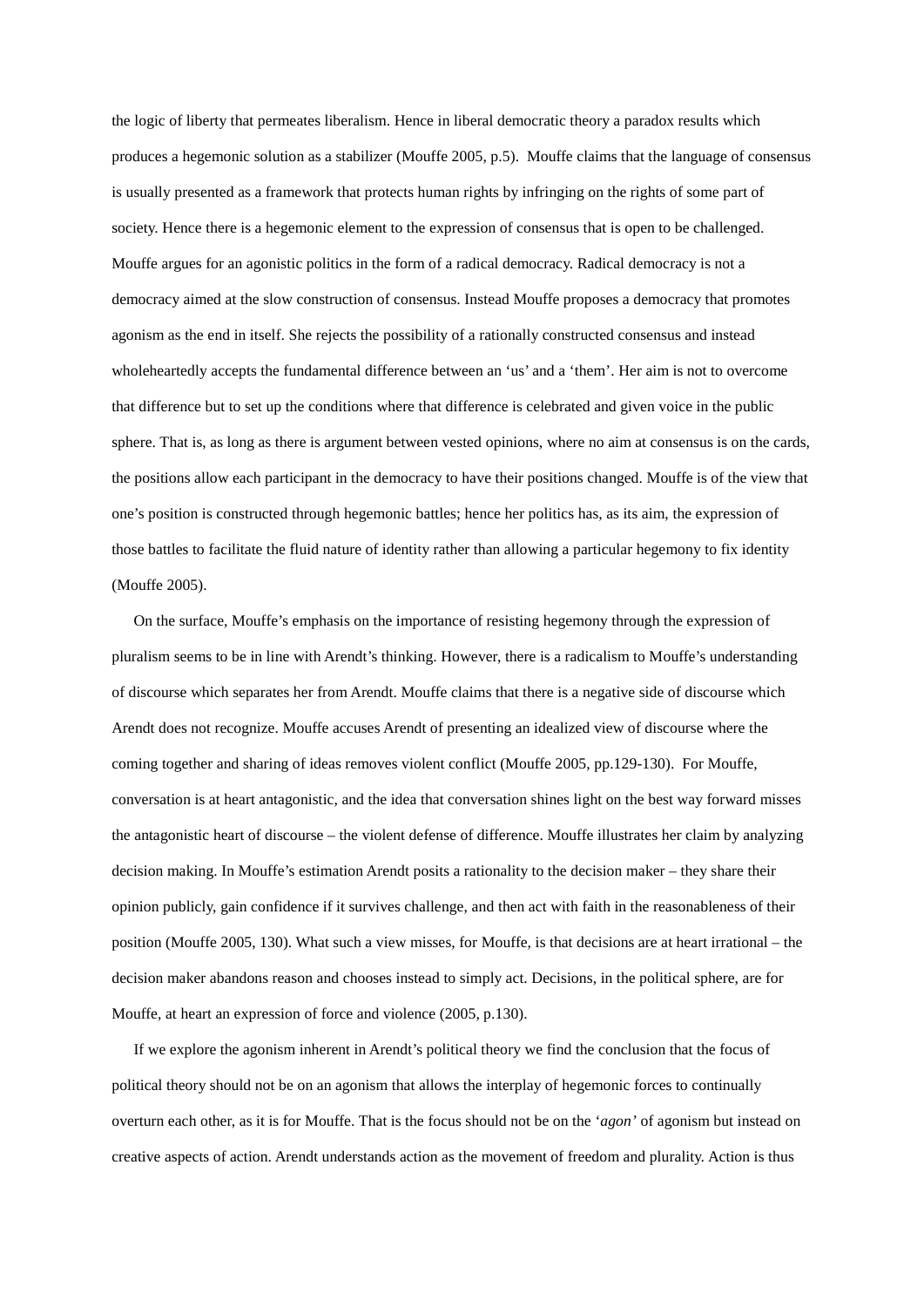the actualization of freedom and plurality which allow new situations to develop out of existing ones. Mouffe doesn't necessarily disagree with this sentiment; however, what sets Arendt apart is the fact that the public actions which have this creative element are formed through private interactions nourished through care by families which give the first insight into the nature of plurality and friendship which is a caring home for dispute. To generalize, for Mouffe it is important that we struggle with each other. For Arendt, it is important that we care for each other and struggle to give that care political form by respecting pluralism. Arendt's agonism is thus infused with a sense of being responsible to and for those we struggle as expression of difference is something we should care about. This responsibility comes out of continued discourse, which is a constituent feature of friendship, and which requires all parties being able to see each other as equal interlocutors (Hayden 2015, p.752). Arendt recognizes that dispute, rather than being an expression of violence, can be an expression of friendship as two friends learn to dispute the world through discourse.

#### **Václav Havel and Victor Klemperer as Illustrators of Arendt's Position**

The political theory of Václav Havel and the analysis of language in the Third Reich by Viktor Klemperer provide illustrative examples of Arendt's thoughts on the political significance of private friendship for plurality. The picture of friendship that I have been defending in this paper is a major concern of Havel's more philosophical letters, essays and plays. That there is a similarity between Arendt and Havel's thought has been previously remarked upon by Jean Bethke Elshtain (Elshtain 1992). Elshtain notes that Havel shares Arendt's concern for resisting claims of ideological certainty – that is, Havel promotes plurality. Interestingly Havel's argument for a 'non-political politics,' a politics which is based on small, seemingly apoltical acts which provide the foundation for ideological coercion of behavior, seems to suggest that the basis for all action is the private sphere. Havel is referring to the unguarded moments in which a person is not performing a public role, such as at the kitchen table. Both Havel and Klemperer could have sections dedicated to them in Arendt's *Men in Dark Times* for their employment of critical self-analysis and use of friendship in oppressive conditions. Hence their thinking is interesting here because it maintains a sense of the value of conversation without needing to be overly pessimistic about the human propensity to slip into group thinking.

Robert Pynsent argues that Havel's political philosophy is built around the question of identity and responsibility (Pynsent 1994). Pynsent claims that for Havel, personal identity is obliterated under totalitarian conditions. Totalitarian governments in the twentieth century pushed a view of collective responsibility rather than individual responsibility for events. This is problematic for Havel as it allows a person to sink into a lie that the world is not their responsibility but the group's – that is one feels that the abstract notion of a public should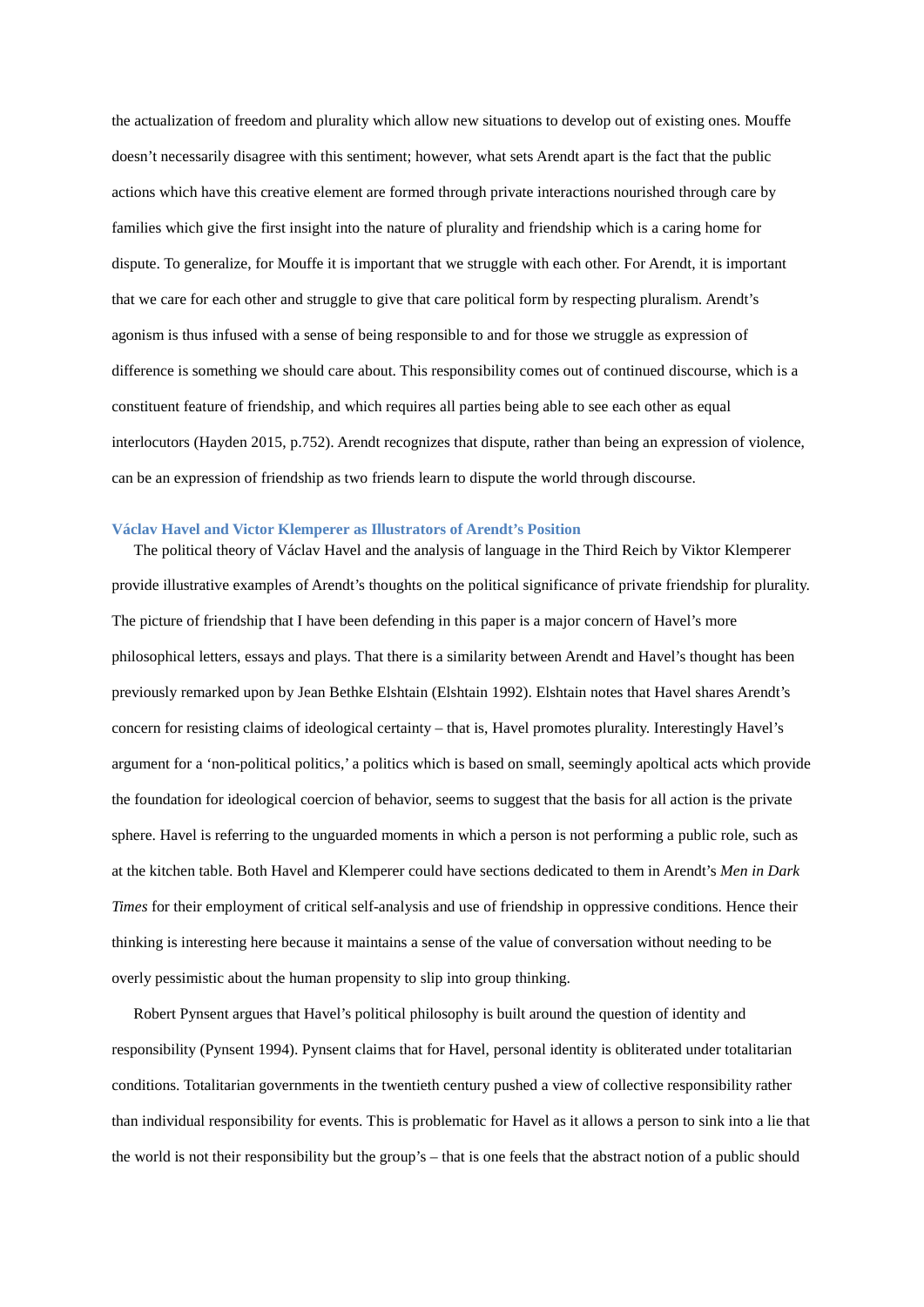do something about an oppressive phenomenon, however, the individual is not required to. Group responsibility hence allows a person to escape responsibility. Havel as a dissident and as a politician wants to restore awareness of responsibility back to the individual. For Havel, any real public action begins when an individual privately accounts for their own actions to themselves and to their friends. This is a key feature of Arednt's position outlined above. For Havel, identity and responsibility are intrinsically linked in a way that Arendt would accept. Responsibility is revealed in the careful process of thinking about the world that reveals the pluralistic nature of reality. In *The Life of the Mind*, Arendt claims that thought reveals constituent difference that defines the identity of things (Arendt 1978, p.191). Havel is consistent with this idea suggesting that knowledge of the world pluralistic constitution reveals to individuals their responsibility for others. Thus, responsibility, the moral imperative of action, is revealed through private discourse as much as through public discourse. Perhaps even more so through private discourse as one is better able to reflect when in conversation with oneself or friends.

For Havel, responsibility gives life its meaning. This is evident in the following passage from Havel's collected letters to his wife Olga, composed during a lengthy prison stay.

> My family, friends, acquaintances, fellow prisoners, the unknown weather woman, my fellow passengers in the streetcar, the transport commission, those who go to see my plays, the public, my homeland and the state power structure; countless relationships, tensions, loves, dependencies, confrontations, atmospheres, milieus, experiences, acts, predilections, aims and things with which I am loosely or closely connected - all of that forms the "concrete horizon" of my relating, because all of it is my world, the world as my home, the world in which I am rooted in a complex way, to which I ceaselessly relate, against the background of which I define myself, through which I simply am. It is the world of my existing, such as it presents and opens itself to me, as I make myself at home in it, as it constitutes itself for me through my experiences and I - in one way or another - make it meaningful. Thus my 'I' creates this world and this world creates my 'I' (Havel 1989, p.356)

Havel's understanding of responsibility is clearly phenomenological. In analyzing the content of phenomena's appearance to consciousness, Havel begins with the understanding that consciousness is intentional. Hence the I is always of something and with something. Responsibility involves asking without prejudice in what way the I affects the world and things in the world. Responsibility is therefore intrinsic to identity because responsibility is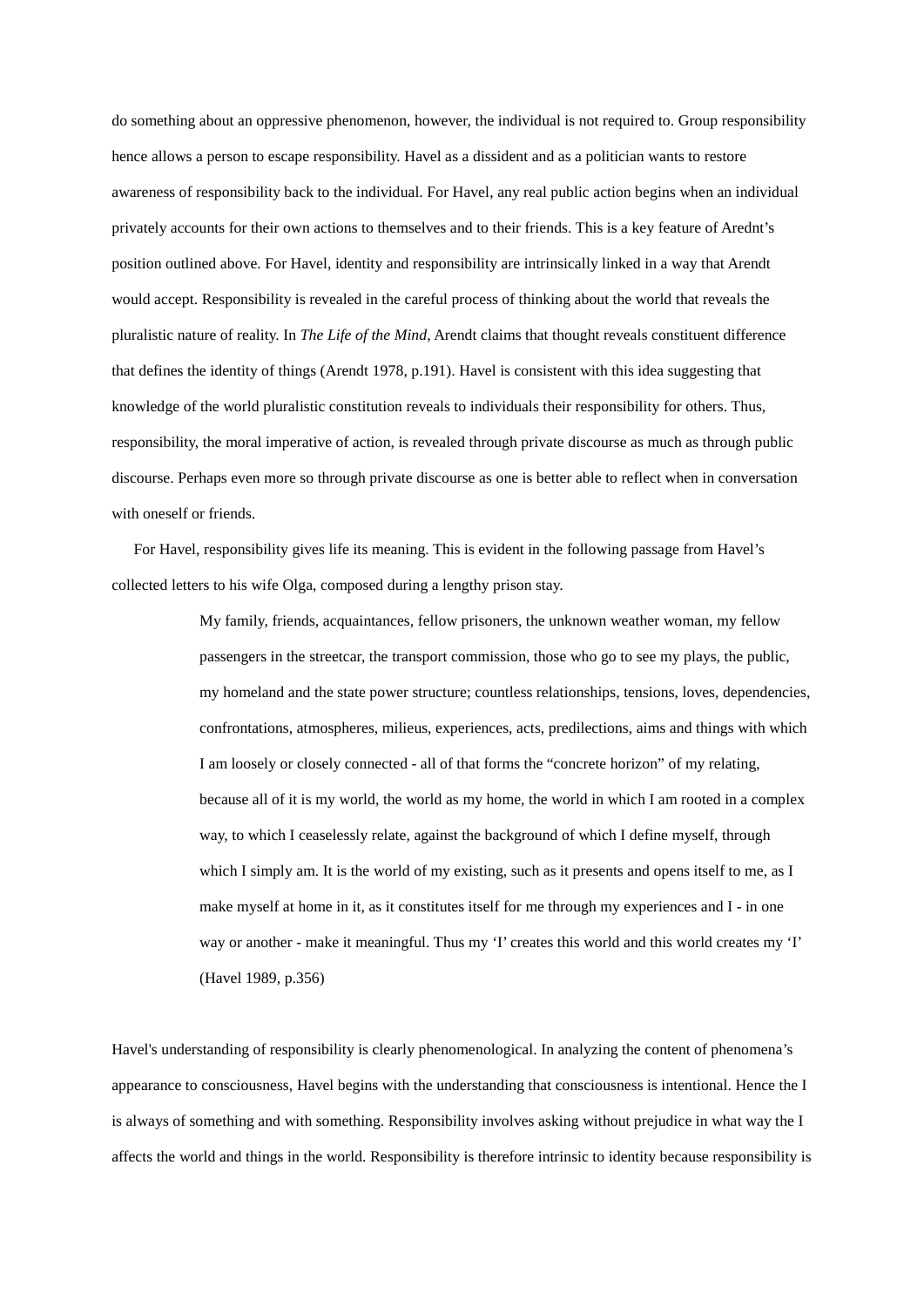about understanding how one is in the world. In fact, my identity is made through my consideration of my embeddedness in the world and what and whom I am with (Havel 1989). Thus, for Havel, identity is simultaneously privately curated and publicly shown. This is an important point in supporting the analysis of Arendt in this paper. Havel, like Arendt, is keenly aware that if the public sphere of activity has been compromised it is through a greater attention to private virtues that encourage a rejuvenation of pluralism that there is any hope of political rescue.

> Responsibility means vouching for ourselves, and doing so even in the wider perspective of "what everyone should do." It means vouching for ourselves in time, knowing everything we have ever done and why, and what we have decided to do. It means standing behind everything we do and being prepared to defend our position or existentially bear witness to it anywhere and at any time. (That is why responsibility is also the main key to human identity) (Havel 1989, p.232-233).

With such an understanding of responsibility after the collapse of communism, Havel spoke to the Czechoslovak nation of a shared guilt for maintaining the socialist ideology and its manifest evil. For Havel, there is real importance in taking the public presence of ideological state apparatus and making them private concerns for thinking. Havel argues that ideology sustains itself through citizen's actions which give it legitimacy (Havel 1997). Havel's famous essay 'The Power of the Powerless' is based on this insight (Havel 1985). In this essay Havel argues that there is no real distinction between public and private - for Havel, all actions have political effect. In his first speech as President Havel announced that all citizens were co-creators of the totalitarian system (Havel 1994, p.4). Havel agrees with Arendt that the indoctrination of the private sphere by ideology has the effect of destroying the private virtue of caring about the expression of plurality; hence the result is a stagnation of the public sphere. Havel's solution for the recovery of the public sphere is to ask citizens to cultivate their private self-reflections to generate a care for being the kind of person who can share their opinion in public. Havel, like Arendt, sees the need to replenish the spaces in which individuals can learn to think by themselves and with each other.

Tony Judt writes that the effectiveness of Havel's dissent lies in his (and other central European dissidents) ability to redirect discourse back to the individual (Judt 1988). This is achieved through the language of rights which Judt argues is a lever for generating discussion about pluralism.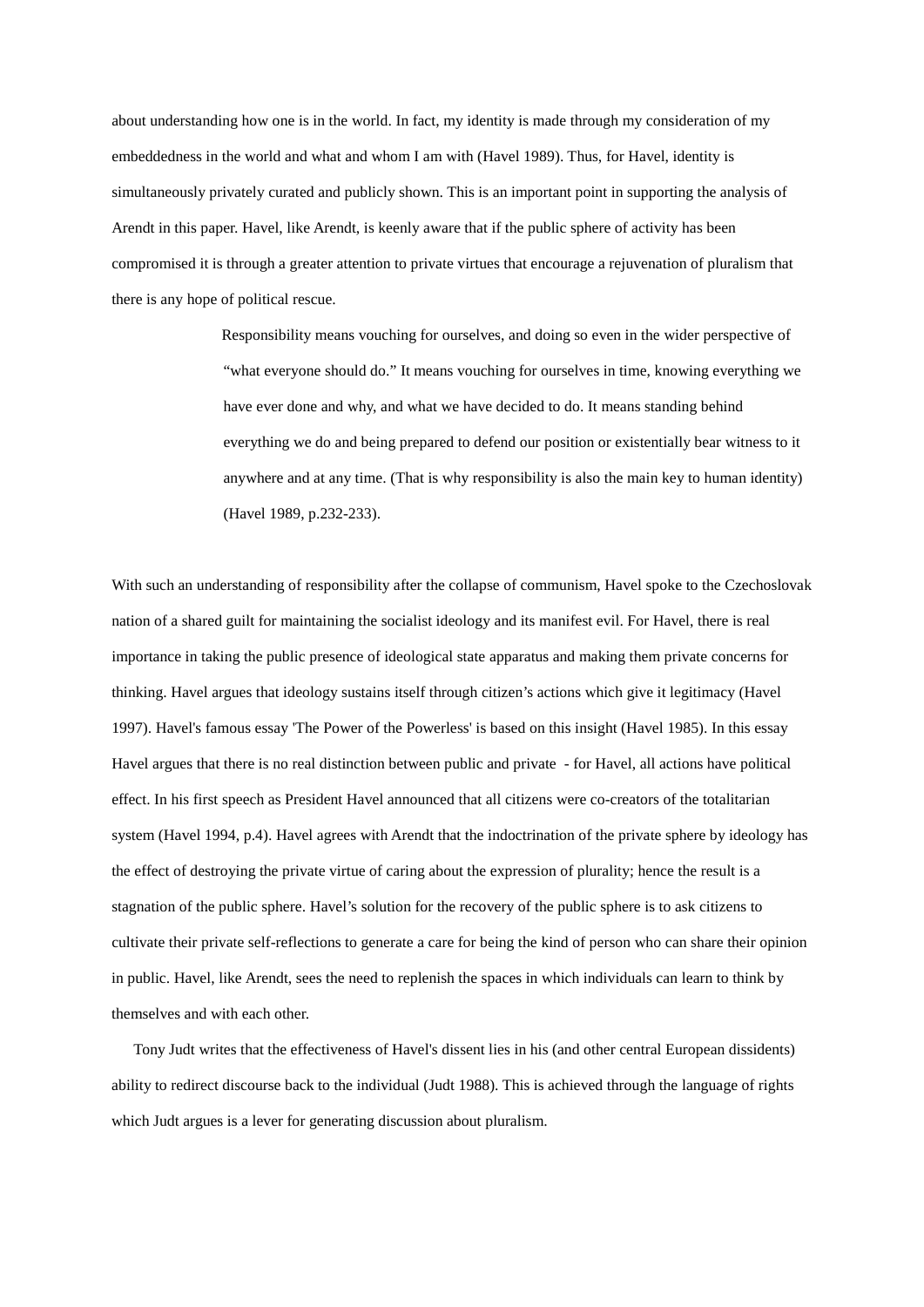Rights detonize. They are things possessed by the individual, not by the state – they can be abused and they can be ignored, but they cannot be removed... they are in their very existence witness to the space between individuals and the state, and are thus constitutive of civil or bourgeois society (Judt 1988, p.192-193).

By returning language to the area of rights, Havel and other dissidents could reconsider the role of the individual and furnish a hope in dark times. Judt writes, for Havel the system has an outpost in every citizen; hence it is the people who need to be "replenished" (Judt 1988, p.196) What Judt means is that for Havel citizens recovering a language of rights engage in a discourse which brings their responsibilities back into focus. By insisting on the language of rights Havel ensures that individuals see themselves as thinking individuals with responsibilities for upholding the rights of others.

Action which is neither public nor private, for Havel, is called non-political politics. This idea is common to central European dissidents from the nineteen-seventies who were dissenting against revisionist Marxist ideas (Judt 1988). Non-political politics involves acting as if the system were not there. One ignores state expectations of behavior and instead acts as if one lived in a parallel polis. Non-political politics avoids the 'dark side' to human communication that Mouffe critiques because the rigorous self-scrutiny that non-political politics entails ensures that one is fully accountable, in front of others, for one's position. In other words, non-political politics understands that one is being political when one gives attention to the cultivation of private practices which although not necessarily public contribute to the political situation. For Havel, responsibility charges one to act *as if* free. In acting as if one were free one creates a space for freedom. This is the freedom that Goldfarb describes as existing between friends at the kitchen table. Around the table one resists the coercive forces which attempt to colonize the thoughts of private people and direct them towards ideological ends. Such discourse around the table is the kernel of resistance. There is an interesting example of Havel creating and exercising this freedom found in the film, *Citizen Havel Goes on Vacation* (2005). In 1985 Havel went on a vacation around Czechoslovakia visiting friends. He was followed by a documentary film maker and approximately three hundred secret police. The film shows Havel living as if the police were not instruments of state terror (Novak 2006). He is shown opening doors for them and generally ignoring their eerie presence. Havel of course is not advocating that all citizens become such courageous actors; instead Havel propounds that the retreat into the private that permeated Czech life after the period of 'normalization' following the 1968 invasion is best dealt with by following the individual into the private and reinvigorating that sphere.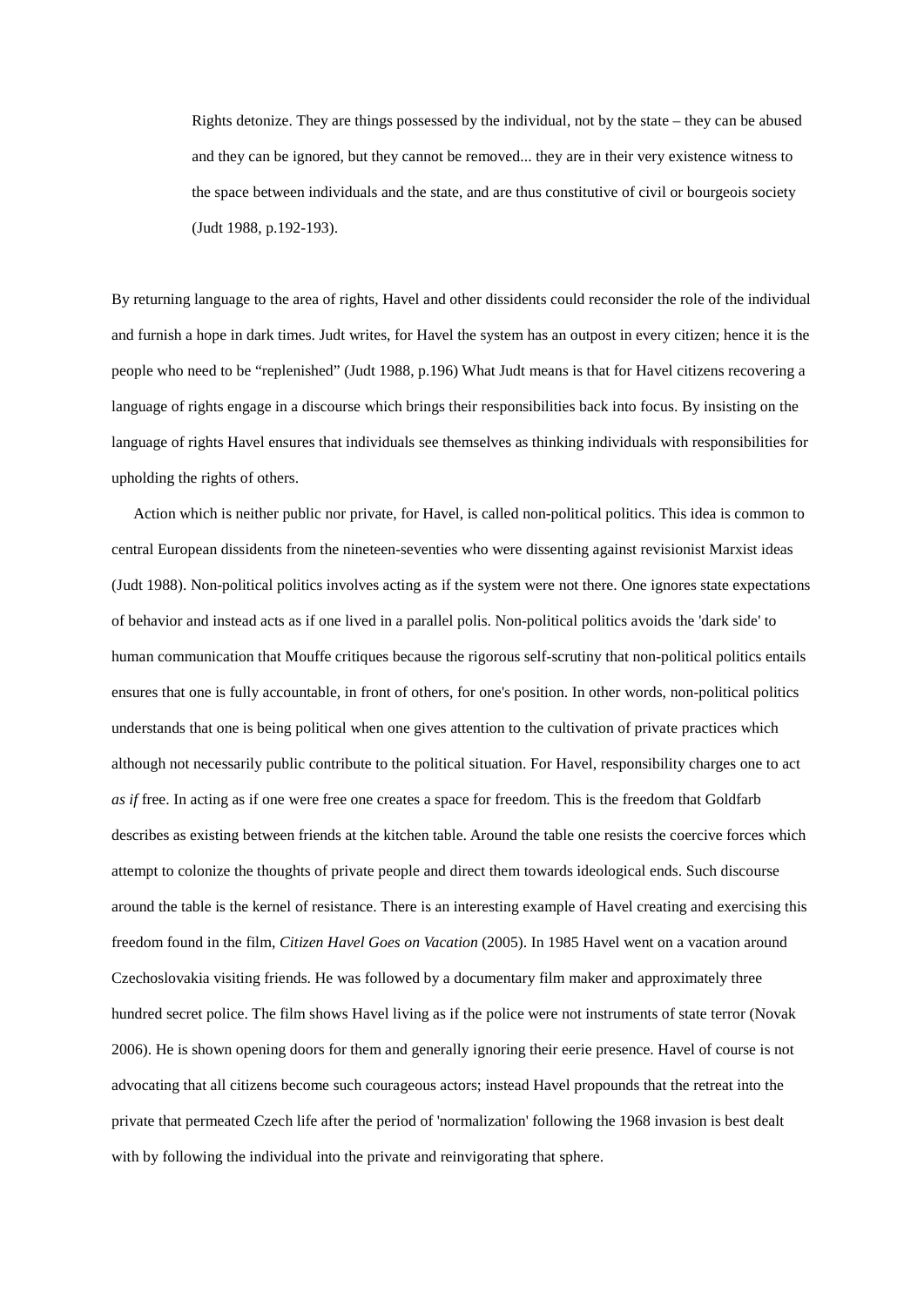Havel shows, consistent with Arendt's theory outlined above, the power that exists in private action for influencing the public. In fact, the distinction between the public and private is only useful in Havel's political theory when there is a poisoning of the private through ideological coercion. If something is rotten with the public, it is rescued through the private. Conversely if the private sphere is colonized by ideological concerns, the public sphere is adversely affected. Because of this continued effect between the two spheres of social life one needs to be eternally vigilant in terms of thinking about one's actions. Like Arendt, Havel also sees the importance of vigilance not only when one is in public and showing oneself, but also when one is in spaces which are not distinctly political, such as private conversations with friends and family.

For Havel, one of the most significant forces of ideological colonization of the private sphere is through the political manipulation of language. That language can be manipulated through political misuse is dangerous because language infects the private as well as the public. For Havel one of the mechanisms in which citizens live in a lie, or live without responsibility is by making identifications through ideological language that avoids responsibility by offering another (ideologically constructed) identity in which the self can hide. Ideological language distorts the appearance of a phenomenon by distorting the understanding of the I and its relation to the contents of consciousness. Thus, the world looks different to the ideologue, who remains closed to the possibility of challenging that appearance. This is clearly the same concern that Arendt displays in writing on the dangers of a private sphere that doesn't acknowledge a plurality of views. Thinking, discourse with friends, teaching family members that others have different views and public discourse all share the constituent feature of language interplay. Thus, the actual words that people use when in discourse are of great importance. Victor Klemperer's work in *The Language of the Third Reich* adds another dimension to this discussion as he has documentary evidence that the words that friends choose to use in discourse can have the most devastating public effects (Klemperer 2006).

Klemperer is important for this discussion as his experience with the political manipulation of language is illustrative of Havel's distrust of politically homogenous language and, more importantly, of Arendt's concern that friends who stop engaging in agonistic discourse with each other can lose the ability to think. Unlike Arendt, Klemperer was a Jewish scholar who did not think the Nazis would win power or at least would not stay in power; hence he stayed. Staying gave Klemperer the unique perspective of an observer of a complete change in a nation's private living and of course its political situation. Klemperer avoided the concentration camp as he was married to an 'Aryan'; however, he was banned from university life (he was a scholar of French history), owning books, and even from reading a newspaper. Klemperer's naturally curious academic mind turned its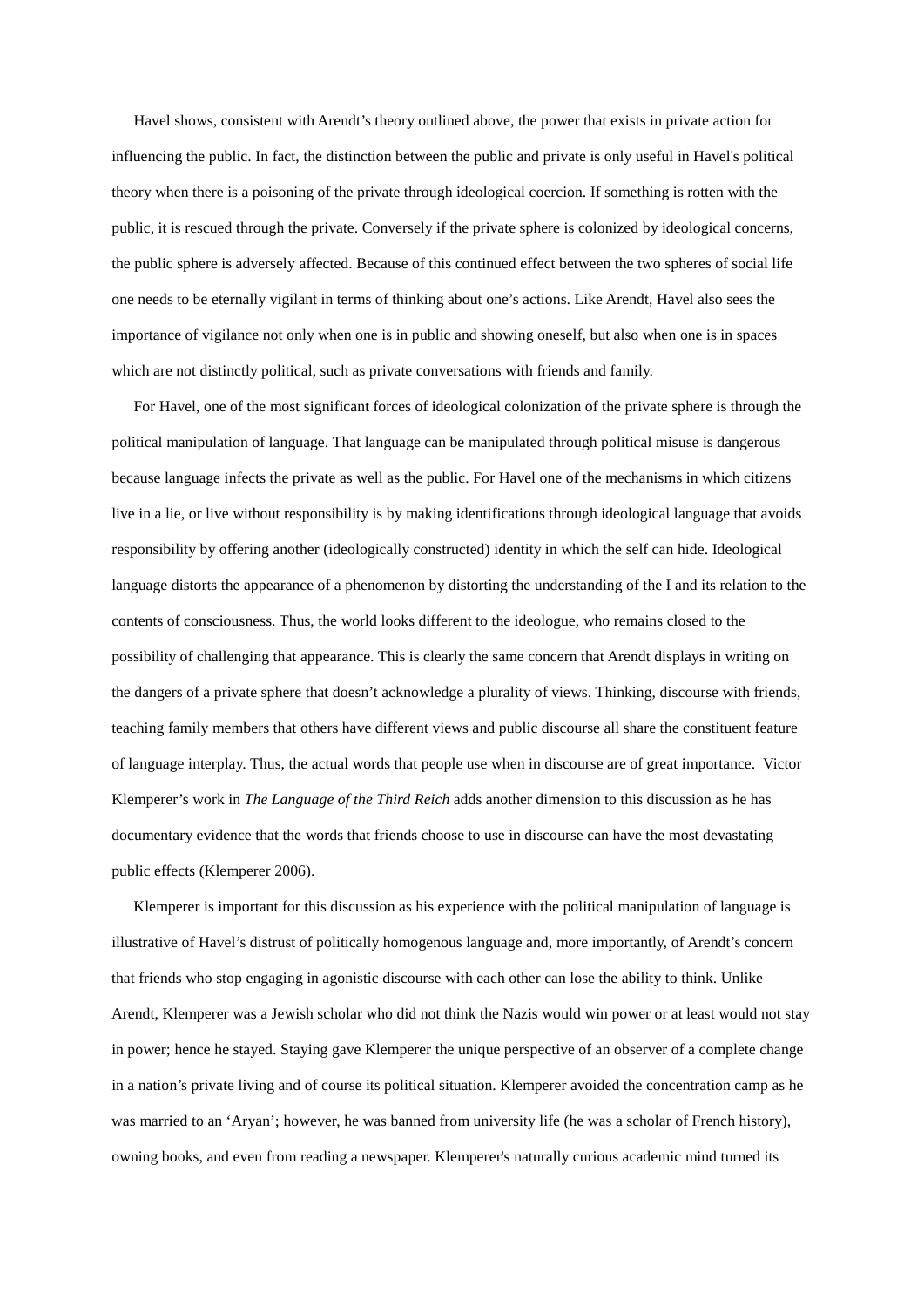attention to how the German language was becoming infected by Third Reich ideology and what effect that was having on citizens, close friends, and even on himself. Steven Aschheim describes this attention to the codes of everyday life that Klemperer employs as constituting the real strength (and future popularity) of his diaries from which Klemperer's critique of language is based (Aschheim 2001, p. 71-72). Klemperer does not abstract his theorizing from the world he lived in. "Klemperer records and illuminates public life… from a most personal perspective and in remarkably detailed, quotidian, humanizing fashion" (Aschheim 2001, p.72). Thus, Klemperer is interested in just how discourse traverses the boundaries of public and private.

Throughout the diaries Klemperer's attention to the impact of public life on his private projects such as finishing a house, maintaining a car, digging a garden etc. highlights the significance of the private sphere in understanding a political situation. For Klemperer, the conversations people have in their private projects supplies the mortar for public events to develop. Klemperer's conclusions form something close to a political theory in that he argues for a greater responsibility and carefulness for how and why one uses certain phrases to promote the sustenance of a pluralistic political sphere. Klemperer thinks that it was through language that the Third Reich was "able to permeate flesh and blood" (Klemperer 2006, p.14). That is once private individuals adopted changes to the language made popular by Nazi propaganda, their private lives changed, once those lives changed the political situation changed with it. This demonstrates the closeness of the private and public spheres.

Klemperer demonstrates throughout his work the moral impoverishment of the language of the Third Reich. This analysis gives excellent support to Arendt's thought. The private, rather than fostering a respect for plurality became like the patriarchal microcosm of a totalitarian state. On the diminishment of language Klemperer writes:

> It was poor not only because everyone was forced to conform to the same pattern, but rather – and indeed more significantly – because in a measure of self-imposed constraint it only ever gave expression to one side of human existence (Klemperer 2006, p.20).

This one-sided language made no distinction between public and private. He finds many examples of the language of public speeches made by Goebbels, or Hitler. Klemperer is in agreement with Arendt when he claims that language is not just a means of giving expression to identity, it also "dictates [our] feelings and governs [our] entire spiritual being the more unquestioningly and unconsciously [we] abandon [ourselves] to it" (Klemperer 2006, p.14). Klemperer argues that the starting point for resisting a linguistic colonization of the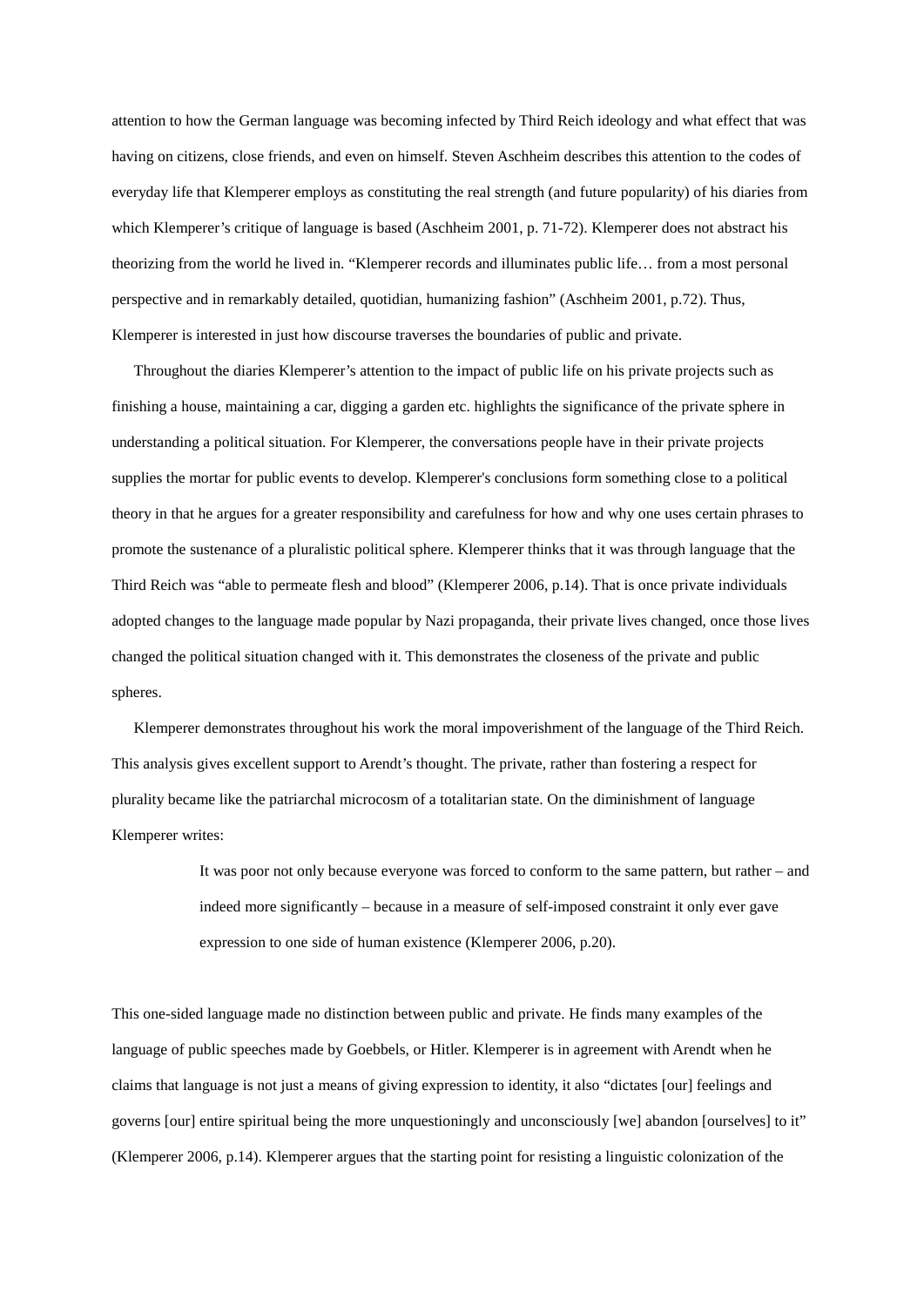private sphere has to be fundamental human attitudes. Klemperer's diaries are full of instances where former friends, initially through the adoption of the language of the Third Reich, came to take on extreme anti-sematic views.

At this point Mouffe's criticism of conceptions of political discourse, such as those we are advocating here, might seem valid in that there is evidence of a strong hegemonic force putting pressure on our discourse. However, as Klemperer notes, simply recognizing that a political situation can get overrun by ideological language, when people mimic that language without critical thought, does not necessarily mean that this is always the case, or even is the usual state of affairs. Thus, Klemperer is in support of Arendt's position that the maintenance of friendship is vital for rescuing a fallen public sphere.

Klemperer claims that during the Third Reich, the word 'fanatic' gained a new and positive meaning it previously did not have. People fanatically celebrated achievements of Hitler and the Reich. People also privately used the word to denote doing something with passion. For example, one could write fanatically. Fanaticism lost its negative tone and became a normalized word meaning a "happy mix of courage and fervent devotion" (Klemperer 2006, p.55). That is the dark side that Mouffe refers to - mimicry without a corresponding responsibility. However, after the war had ended, Klemperer notes that the word immediately had its negative connotation returned (Klemperer 2006, p.56). He writes that the change is evident of people's awareness throughout the Third Reich's reign that the word was being used incorrectly - "that a confused state of mind, equally close to sickness and criminality, was for twelve years held to be the greatest virtue." This awareness can be utilized. Klemperer implies that one can resist ideological coercions by being aware of them. In Arendt, Havel and Klemperer, one is made aware of the extent to which ideology has permeated one's thinking through discourse. The dilemma that Klemperer describes has resonance for this discussion of Arendt as Klemperer laments a society where friends have stopped challenging each other's worlds, a place where children are not raised to see discourse as being fundamentally about challenging the dominant view. That is, the world they share is not created through agonistic interplay, but through blanket acceptance of a single identity.

### **Conclusion**

I offer a final example to begin the concluding remarks. In his analysis of the moral history of the twentieth century, Jonathan Glover describes the Italian resistance to carrying out Germany's request to exterminate the Jewish population of Italy (Glover 1999, p.389). The Italians used bureaucratic inefficiency to momentarily thwart the final solution in Italy. For Glover, it is because the primary virtue for Italians was a respect for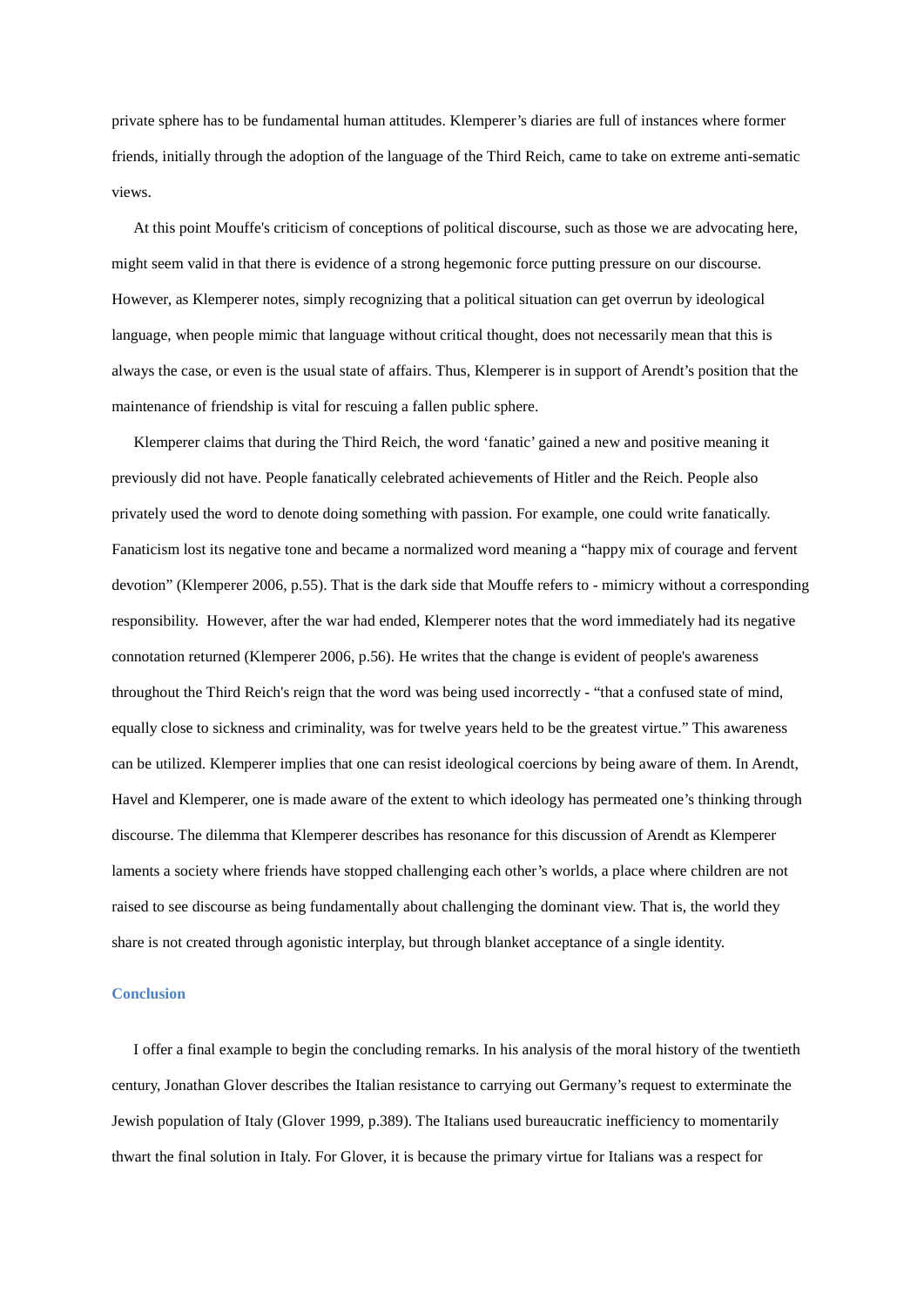humanity that Italian soldiers found their orders so distasteful. Greater detail to this resistance is provided by Jonathan Steinberg (2002). Steinberg explores the diaries of Italian and German officers camped together and notes that in these private musings Italian officers wrote of the horror of what they had been asked to do. On the other hand, German officers remained silent about their task. Steinberg suggests that what separated the two nationalities was that the Italian officers displayed a deep concern for how they would appear to their friends and families if they carried out the dreadful task. That is the private concern for how one would appear to members of their household had a great bearing on how the officers chose to act in public.

Arendt's, Havel's and Klemperer's thoughts on how the small interactions in the private sphere between friends have significant impacts on the possibilities that exist in the public sphere are important for our time as well as their own. Non-political politics, as a process of considering the political significance of all social interactions, in the private sphere as well as the public sphere, is a significant contribution for addressing concrete political problems insofar as non-political politics preserves an important moral dimension to private sphere interactions. That is, the view that the private sphere is only a space where biological needs are satisfied is resisted in non-political politics as actions in this sphere have political significance. When considering Havel's thought in light of Klemperer's diaries, which demonstrate the need for a careful attention to the words we use, it is easy to imagine the impact that every action has on the sustenance of ideology – that insight illustrates the importance of the private realm in Arendt's thought. Whether in the private realm or the public, each citizen either supports or changes the apparatus that props up the ideological machine. In Havel's view, we are always political. When we elevate private concerns to the level of political concerns the political is thereby diminished. However, it does not disappear. This is because for Havel, the private sphere is essentially political because all of our actions political effect. For Havel, we need to be constantly on guard considering the impact of all of our actions. Thus, for Havel, in times where political life is in crisis it is a significant political act to consider one's responsibilities to others in one's private life. This private articulation of care, for Havel, has significant public impact. This is not to say that public action is only possible when private citizens decide to take their private concerns to the street, rather it is to suggest that the small acts of responsibility between friends and family have a constitutive effect on the political sphere. For Havel, how one acts privately impact on how one can act publicly, hence acting responsibly in private carries the potential for responsibility in public life. This point was illustrated through reference to Klemperer's analysis of language usage during the Third Reich where Klemperer notes that in public, no one was paying that much attention to the speeches of Hitler and Goebbels on the radio while they drank their beers in bars or other public places; however subtle changes to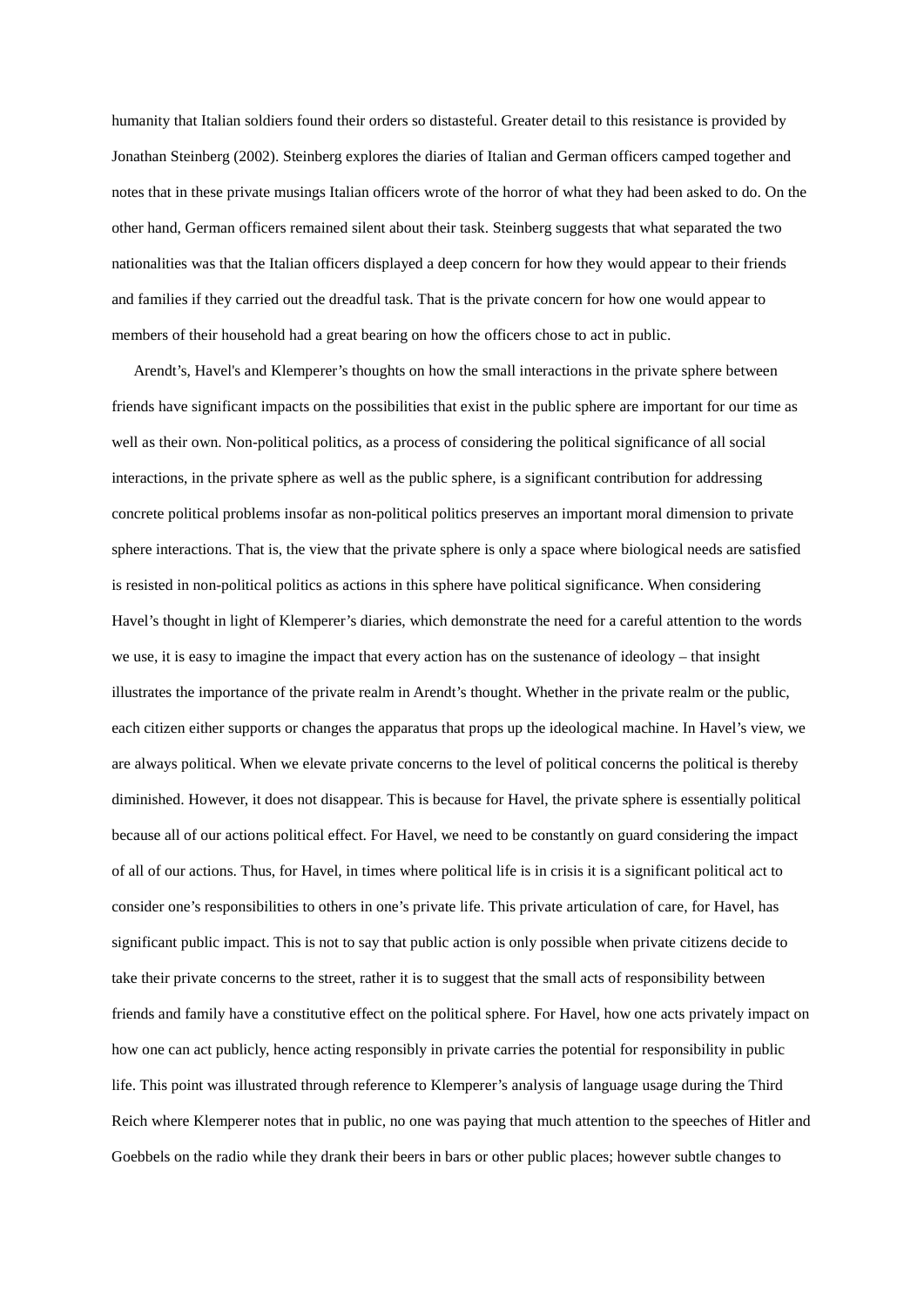language in these speeches permeated everyday private speech laying the ground for massive public changes. As everyone took on the language of the Third Reich, only one side to human existence was spoken about, publicly, and at home between friends and family (Klemperer 2006, p.20). The results were, obviously, catastrophic.

This paper has argued that attention to friendship and relationships of care can create the conditions for a sharing of ideas between individuals which can revitalize a stagnating political situation by encouraging a respect for pluralism. Pluralism is not only a concern for the public sphere, as some critics of Arendt have accused Arendt of advocating, but instead for Arendt the private sphere offers public life a home in which to find nourishment. Illustrative examples of this nourishment were described in the writings of Václav Havel and Victor Klemperer. These thinkers demonstrate that a political situation in which citizens are responsible to one another requires a great deal of self-reflection on how one acts towards those in one's immediate vicinity, and even how one uses words. What has been demonstrated is a theory of the private sphere in which a rich discourse ethics encourages the scaffolding of a healthy polity through attention to care and encouraging pluralism in interpersonal relations. It is clear then that when Arendt thinks about public action, friendship and the family are always already there in the background.

### **References:**

Arendt, H 1964, *Eichmann in Jerusalem*, Penguin Books, Harmondsworth.

- Arendt, H 1978, *Life of the Mind*, Harcourt Inc, New York.
- Arendt, H. 1995, *Men in Dark Times*, Harvest Books, San Diego.
- Arendt, H 1998, *The Human Condition*, University of Chicago Press, Chicago.
- Arendt, H 2005, 'Introduction into Politics' in J Kohn (ed.) *The Promise of Politics*, Shocken Books, New York.
- Aschheim, S 2001, *Scholem, Arendt and Klemperer; Intimate chronicles in turbulent times*, Indiana University Press, Indiana.
- Benhabib, S 2007, *Situating the Self*, Polity Press, Cambridge.
- *Citizen Havel Goes on Vacation*, 2006, DVD, Chicago Motion Picture Studios, Chicago, directed by Adam Novak.
- Collins, S 2015, *The Core of Care Ethics*, Palgrave Macmillan, Hampshire.
- Dossa, S 1984, 'Arendt on Eichmann' *The Review of Politics*, vol. 46, no.2, April, pp. 163-182
- Elshtain, j B, 1992, 'A Man for this season', *Perspectives on Political Science*, vol. 21, no. 4, pp. 207-212.
- Fry, K, 2009, *Hannah Arendt; A guide for the perplexed*, Continuum International Publishing Group, London.
- Havel, V 1989, *Letters to Olga*, trans. P Wilson, Henry Holt and Co, New York.
- Havel, V 1991, 'On Evasive Thinking' in *Open Letters*, trans. P Wilson, Vintage Books, New York, pp. 10-24.